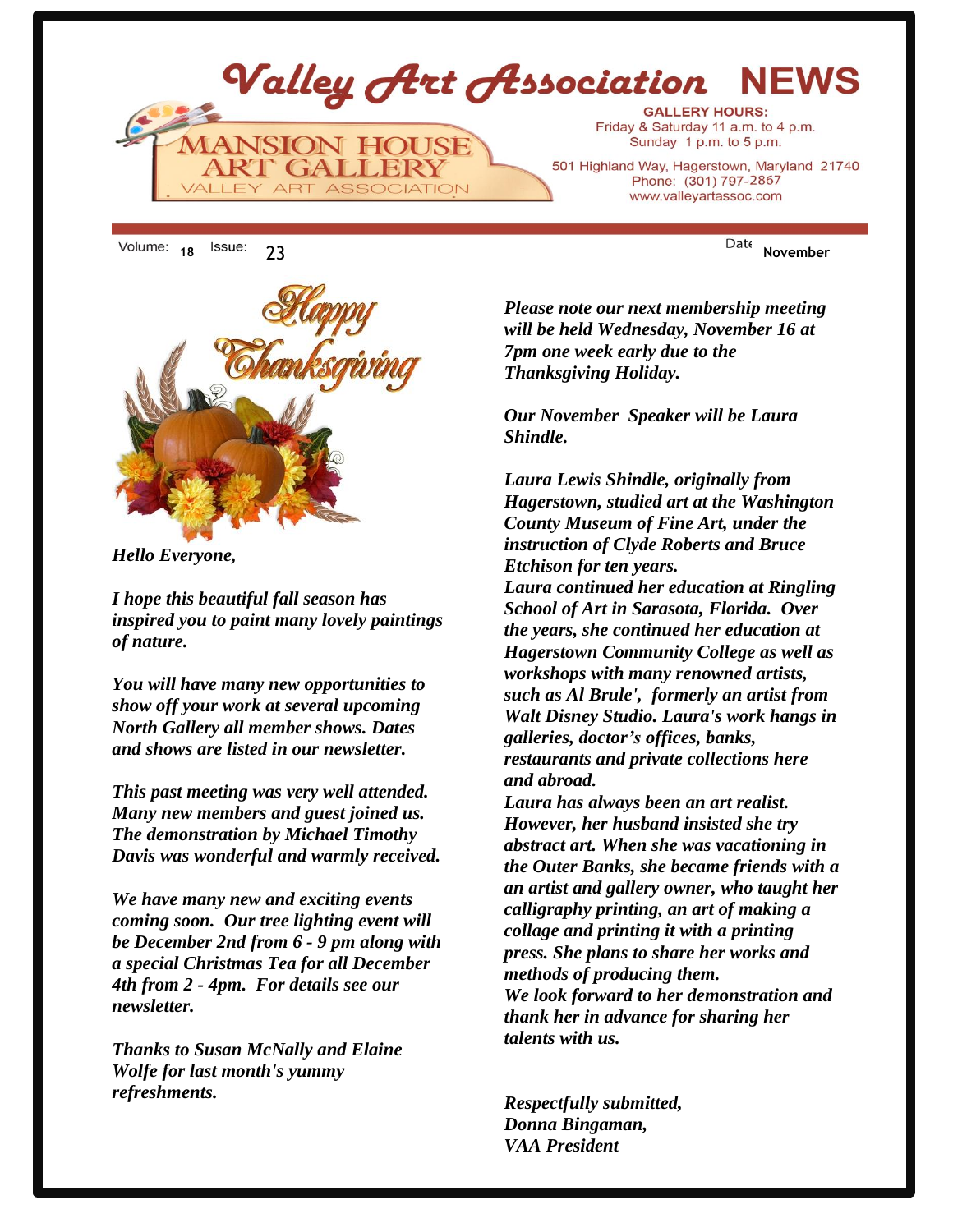## **Membership News**

## **Annual Craft Show Set Up**

**We will be decorating the Mansion House November 8 at 10am. Crafts can be set up after that. We encourage members to please volunteer.**

**Susan McNally passed around sign in sheets at the Members Meeting Wednesday the 28th for those putting crafts out for display and sale Lucy Ecker added also that 10 shrink wraps can be put in for free during Christmas holiday sales. Many thanks to Marilyn and Susan for the decorations at the Mansion House for the October meeting.**



## **Tree Lighting Dec. 2nd 6-8pm**

## **Activities include:**

- **luminaries at 6pm,**
- **lighting of characters at 7pm.,**
- **refreshment tent at Hager House,**
- **Girl Scouts singing on the Mansion House porch,**
- **Ralph may also prepare a large banner for outside, which reads "Art For Everyone".**

**We still need volunteers for that night.**

**Christmas Party for Members and Tea Open to the public Dec. 4th 2-4pm., which may include a guitarist. We will need attendees and what finger foods they are bringing**



#### **New Members**

**We've been attracting many new members and hope to continue. We encourage all members to invite friends to our monthly meetings even if they don't paint or draw. Art is for EVERYONE!!!I YOU DON'T HAVE TO BE AN "ARTIST" TO JOIN THE VALLEY ART ASSOCIATION! Please check out our activities schedule below!**

**I would like to introduce the following new members. I hope that we get to see much of their work in the coming years.** 

**Janette Koons of Mont Alto, PA Phillip and Phyllis Grove of** 

**Hagerstown**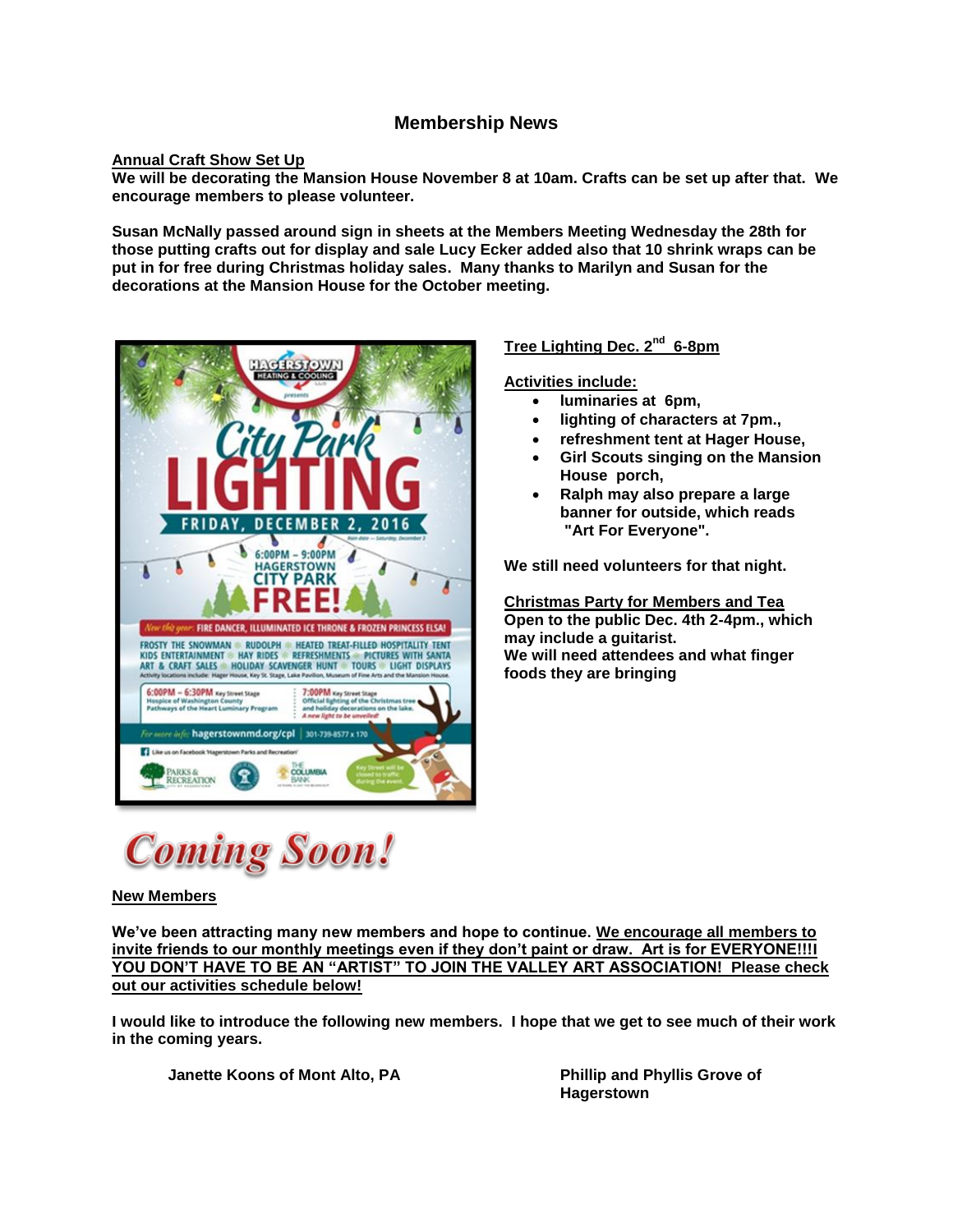## **Treasurer report**

**Elaine Wolfe, Treasurer reported that we have 21 new members and now have a total of 107 members.** 

**Elaine also prepared the following list showing new members' interests in VAA activities, obtained from their membership applications. All members are asked to consider signing up for the following VAA activities that they'd be interested in joining and perhaps mail back to VAA at the Mansion House Gallery (address on page 1 of newsletter) or put in Elaine's folder at the at the Gallery.**

**Workshops/Classes Exhibitions Trips and Travel in Art Mansion House Maintenance Membership/Phone Tree**

**Hospital Shows and Publicity Events Planning Library Nominating Program**

**New Social Committee News**

**Carol Gwin got "fill in" name stickers for members to wear at Members meeting night. Carol will greet arrivals at the meeting and give them name tags. Any guests will be shown where membership applications and newsletters are, in the event they would like to join VAA.** 

**Valley Art Association 2016 – 2017 Meeting Schedule**

**November 8th -- 10 a.m.Decorating for Christmas Then craft tables can be set up November 16th – Laura Shindle-- Printmaking December 2nd, 6-9 p.m --Tree Lighting (with Santa Claus maybe) We need volunteers—All Hands on Deck! December 4 -- Membership Tea and Finger Foods (donated by members) 2-4pm. (open to public) January 25 -- The "Parade" Presentation February 22 – Jody Wright March 22 -- Welcome New Members Social with Art Supplies Sale Members are to bring any art supplies they wish to DONATE for the sale, with proceeds going to VAA. Members are also to bring a finger food to share. And they are also being asked to bring their artwork for the April Member Show (theme "Just Ducky") Suggestion that some members may like to do a "Show & Tell" about their "Just Ducky" artwork at the meeting as well. April 26-- Kate Miller May 24—Lynn Ferris June 28-- Membership meeting and picnic 6pm**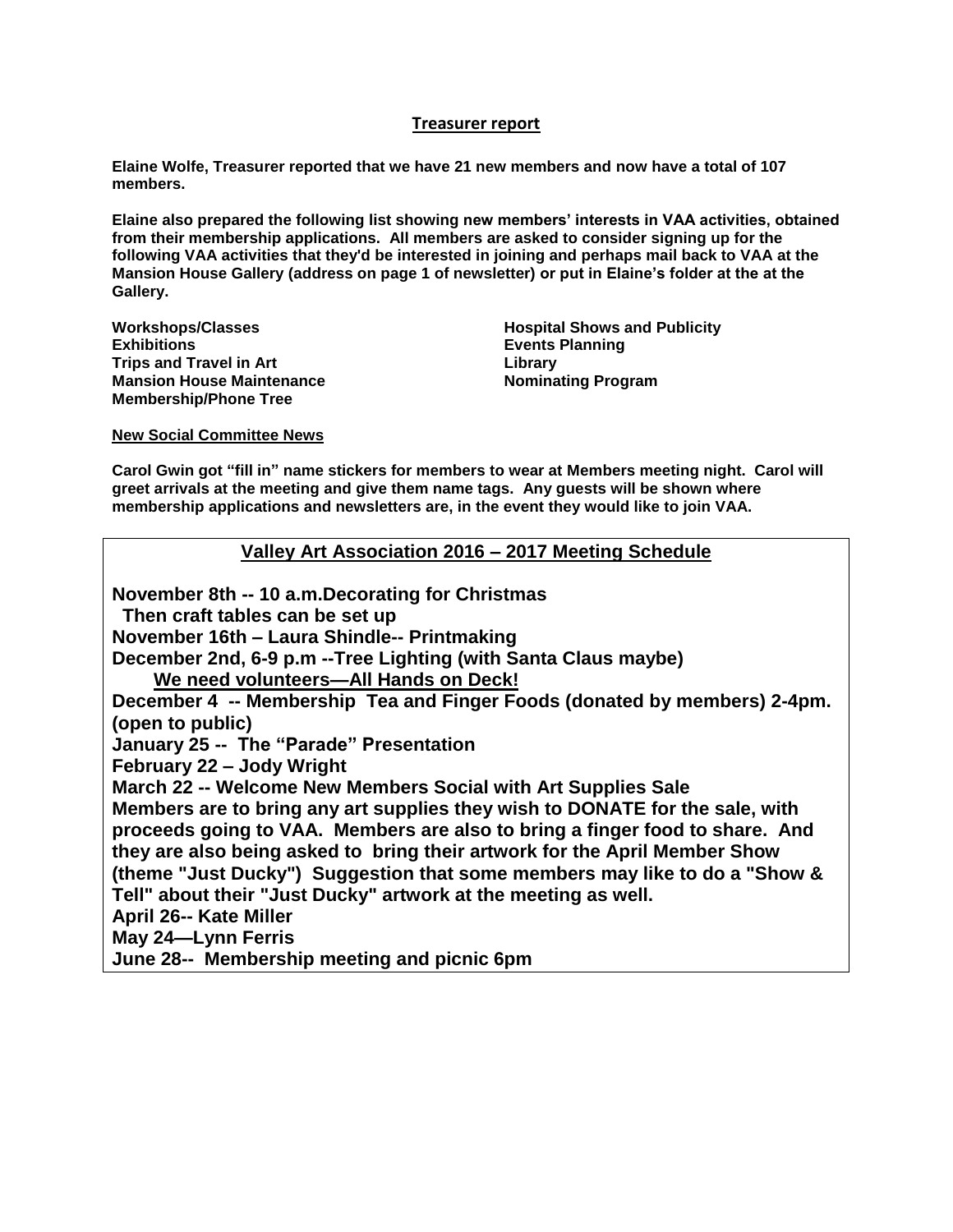#### **Gallery News**

**The transition to Square for handling charges at the gallery is now complete. If you have not been trained or need a refresher before you sit at the gallery, please contact Donna Mason, our trainer, for an update.**

**Exhibiting members shall take responsibility for cataloging the items they place at the Mansion House, and shall maintain a list of their items at the desk in the place designated. Each shall also have a folder for receipts of any sales.** 

**Participation in the North Gallery shows gives all of our members plenty of opportunities to show their work and take an active part in the Valley Art Association. Please refer to the list of All Member Shows in this newsletter. Your support will continue to be greatly appreciated.**

#### **Important reminders for ALL members regarding exhibiting and selling at the Mansion House, by Trainer (Donna Mason)**

- **1. Paintings must be ready to hang with wire on the back, not saw tooth hangers. Tape the ends of the wires so as not to cut fingers. Also, please don't use duct tape to attach paintings inside frames. Use mirror clips or something similar.**
- **2. -Fill out Valley Art cards (in right top drawer) with pertinent info about your artwork, and attach to your work.**
- **3. Be sure to put your name, phone number, title, medium and price on the back of your paintings. Attach your business card on the back, if you have one.**
- **4. Put your price list in the sitters' binder. Put your name at the top of the list, date prepared and your phone number. Please keep it updated.**
- **5. These instructions also apply to sculptures and other artwork.**
- **6. Please see Gallery Directors for information and guidelines on the shrink wrap bins, greeting cards and mini rack.**

**ATTENTION ARTISTS PAYING FOR THEIR OWN WALLS AND/OR SPACE TO EXHIBIT AND SELL:**

- **1. If you have rented space to exhibit and sell your work, YOU ARE TO MEET THE REQUIRED SITTING OBLIGATIONS. Each artist with wall space must be responsible for 8 sitting dates....OF THEIR VERY OWN. Artists renting other spaces, please see Gallery Directors for your sitting responsibilities.**
- **2. Artists must put their name and phone number at the TOP of the date that they wish to be responsible for IN THE WHITE SITTERS CALENDAR BOOK. Also include the sitting number with a circle around it (***i.e. Donna Mason 301-791-6719 1 )*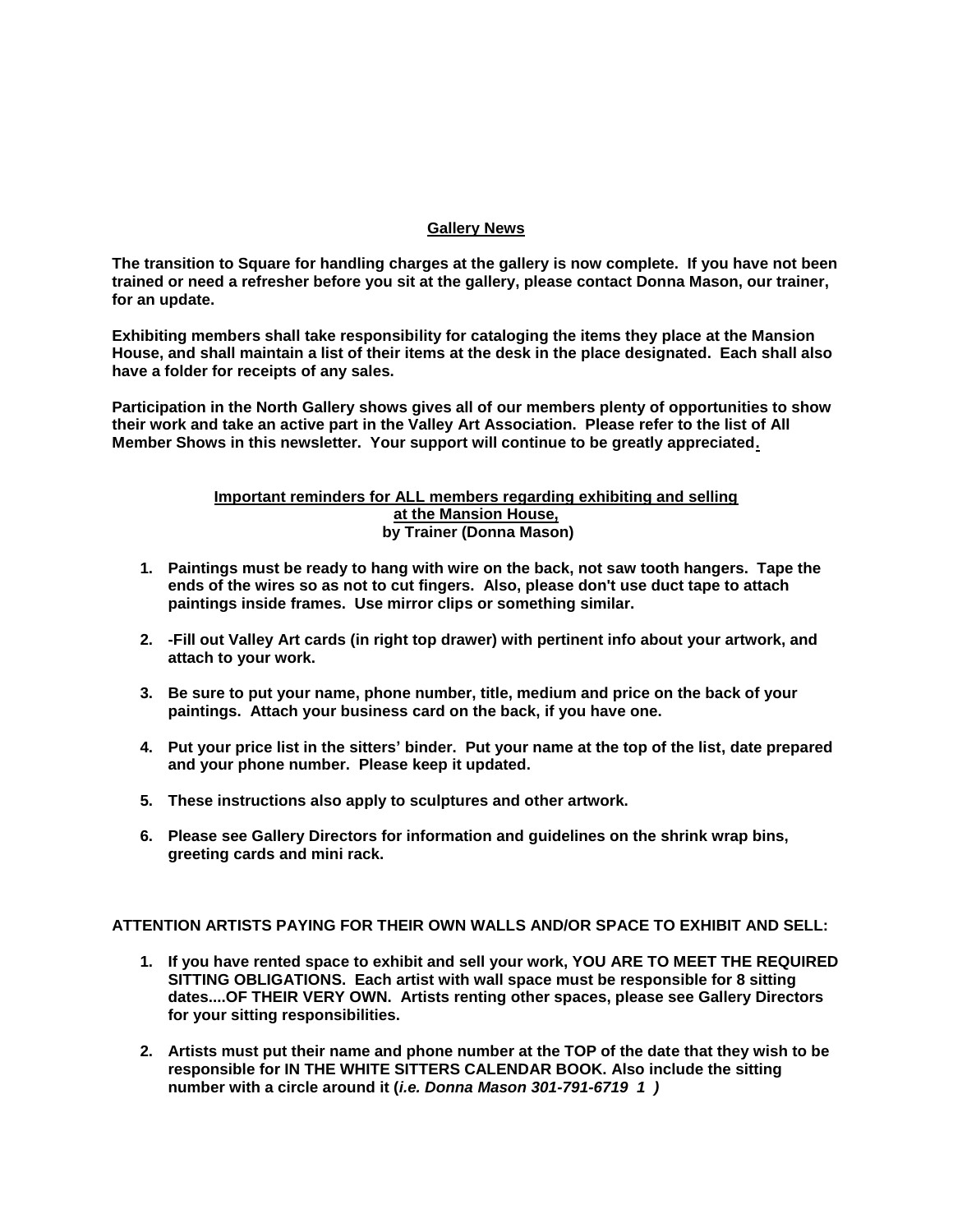- **3. If you wish to buddy up with someone, you may add your name to the BOTTOM of the date (UNDER the sitter's name) with your phone number. This will NOT count as one of your REQUIRED sitting dates.**
- **4. The Gallery needs to be open every Friday, Saturday and Sunday (with some exceptions) and this can only happen if ALL gallery members meet their sitting obligations.**
- **5. Please contact Gallery trainer, Donna Mason (h) 301-791-6719 (c) 301-491-2899 for training on sitting, or review, or questions. Please contact Gallery Directors for other items.**
- **6. When selling paintings, sitters need to put their names on the actual invoice as well as the name of the artist so that the piece of art being sold can be identified by the Treasurer.**

## **Artist Bios**

**We are asking all of our members to update (or create) their resumes for our Artist Book. Carol Gwin will be the contact person for this. Please send your updated or new resume to Carol at howiegwin@verizon.net or mail it to her at the following address:**

**Carol Gwin 1271 Fairchild Ave. Hagerstown, MD 21742 New Social Committee**

#### **Shrink-Wrapped Two Dimensional Artwork**

**The conditions above apply to shrink-wrapped artwork with the following additional provisions. Each member will be limited to 5 shrink-wrapped items at a time (sold pieces may be replaced), and they will be placed in designated Valley Art shrink-wrap bins. Because of space limitations, individuals may not bring in their own bins unless asked by the Gallery Director to contribute one as one of the common, shared bins.**

**(See Opening and Closing Dates under North Gallery Shows)**

#### **Hanging Miniatures**

**To all members that are interested in hanging miniatures on the miniature rack, there will be a small fee. Contact Marilyn Eavey for details.**

| <b>Month</b>              | Opening   | <b>Closing</b> | <b>Title/Exhibitor</b>                                | Drop Off<br>Date | <b>Pick Up</b><br>Date |
|---------------------------|-----------|----------------|-------------------------------------------------------|------------------|------------------------|
| November 2016             | 11/4/2016 | 11/27/2016     | <b>Sherry Kemp</b>                                    | 11/1/2016        | 11/28/2016             |
| December,<br>January 2017 | 12/2/2016 | 1/29/2017      | <b>Winter All Member Show</b>                         | 11/29/2016       | 1/30/2017              |
| February 2017             | 2/3/2017  | 2/26/2017      | <b>All Member Show-Just</b><br>Monkeyin' Around       | 1/25/2017        | 2/26/2017              |
| <b>March 2017</b>         | 3/3/2017  | 3/26/2017      | <b>All Member Show- Cats</b>                          | 2/28/2017        | 3/28/2017              |
| <b>April 2017</b>         | 3/31/2017 | 4/30/2017      | All Member Show - Just<br><b>Ducky</b>                | 3/2/2017         | 4/30/2017              |
| <b>May 2017</b>           | 5/5/2017  | 5/28/2017      | <b>VAA Teacher Student</b><br>Show Reception 5/7/2017 | 4/26/2017        | 5/28/2017              |
| June, July 2017           | 6/2/2017  | 7/30/2017      | All Member Show - Just<br>Chillin'                    | 5/24/2017        | 7/30/2017              |

## **Show Schedule**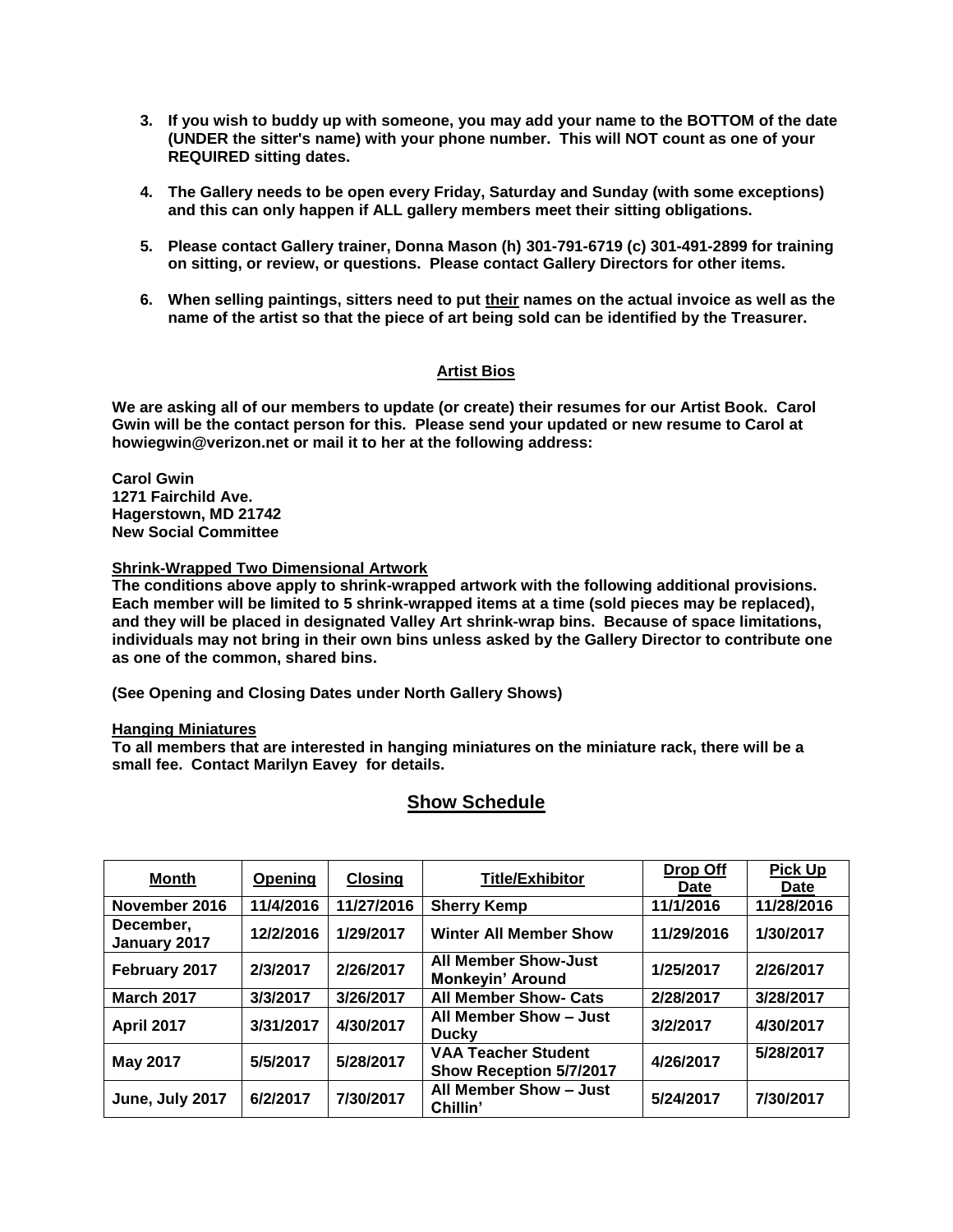### **Inspiration Tuesdays**

**Dates: Continuous Day: Tuesday Time: 10am-2pm Location: Mansion House Tuition: Free. Marjorie Tressler is facilitating a weekly painting session in oil, acrylic, watercolor or mixed media for intermediate and advanced painters each Tuesday. These sessions are free and open to all members of the VAA. The artists share ideas, experiences, knowledge and use of materials. There are some critiques, but most of all, inspiration. The artists supply their own materials, still life set-ups and resource photographs, etc. The only requirement is that the artist needs to be self-motivated and able to work independently. For more information or to sign up, please contact Marjorie at 717-762-6791 or [marjorietressler@comcast.net.](mailto:marjorietressler@comcast.net)**

#### **Wednesday Night Art Class**

**Marjorie Tressler is conducting a painting class for both oil and acrylic painters the first and third Wednesday nights each month from 6:30 pm - 9:00 pm. Location:Mansion House Art Center. Tuition is 65.00 for 6 classes. Classes are continuous and will be for all painting levels. Each student gets individual attention and is encouraged to work on any subject they are interested in and wish to paint. The class is very unique where the students are taught in a very friendly and relaxed atmosphere with fun conversations, where everyone is enjoying the experience of creating a beautiful painting. The only requirement is for students to provide their own painting materials, table or floor easel.**

**For more information please contact Marjorie at 717-762-6791 or [marjorietressler@comcast.net.](mailto:marjorietressler@comcast.net)**

#### **Wednesday Art Group**

**The Wednesday Art Group invites you to join us. We meet every Wednesday from 10am to 2pm. Bring your lunch and paints, any medium. For more information call Audrey Mentzer at 301-739- 8112 or Ruth Peyton at 301-223-8688.**

#### **Artists' Call**

**We are continuing to display our art for sale at Maloos Restaurant at Park Circle. Everyone is invited to contact Marilyn Eavey at 301-393-8512, The owner likes landscapes, seascapes, portraits and that type of work. She prefers not to have animals, civil war items or bar related items (like pool players, etc.) Submissions must have your business card on the back and a VAA card on the front with the price and for safety sake, write your name, the name of the painting and the cost on the back of the painting. We try to take a fairly large variety of paintings so Marylou can make a choice as to what goes on the wall. Not every submission may be used and should not be considered a rejection. We recently changed the wall at Maloo's. This quarter's contributors are, Carol Wilks, Tina Stonestreet, Carol Gwin, Susan Parker, Tamara Hoffman and Denise Sawyer-Johnson. Please make an opportunity to stop by and have lunch or dinner to support our friends at Maloo's and our wonderful artists. Please be thinking about signing up for the first quarter of next year and preparing your work to be hung from January through the end of March. Contact Marilyn at 301-393-8512 to sign up for next quarter.**

#### **Blue Star Museum**

**Lucy registered us as a Blue Star museum (for veterans.) She would like docents to ask visitors to sign in and Lucy can report them for a count that Maryland tracks.**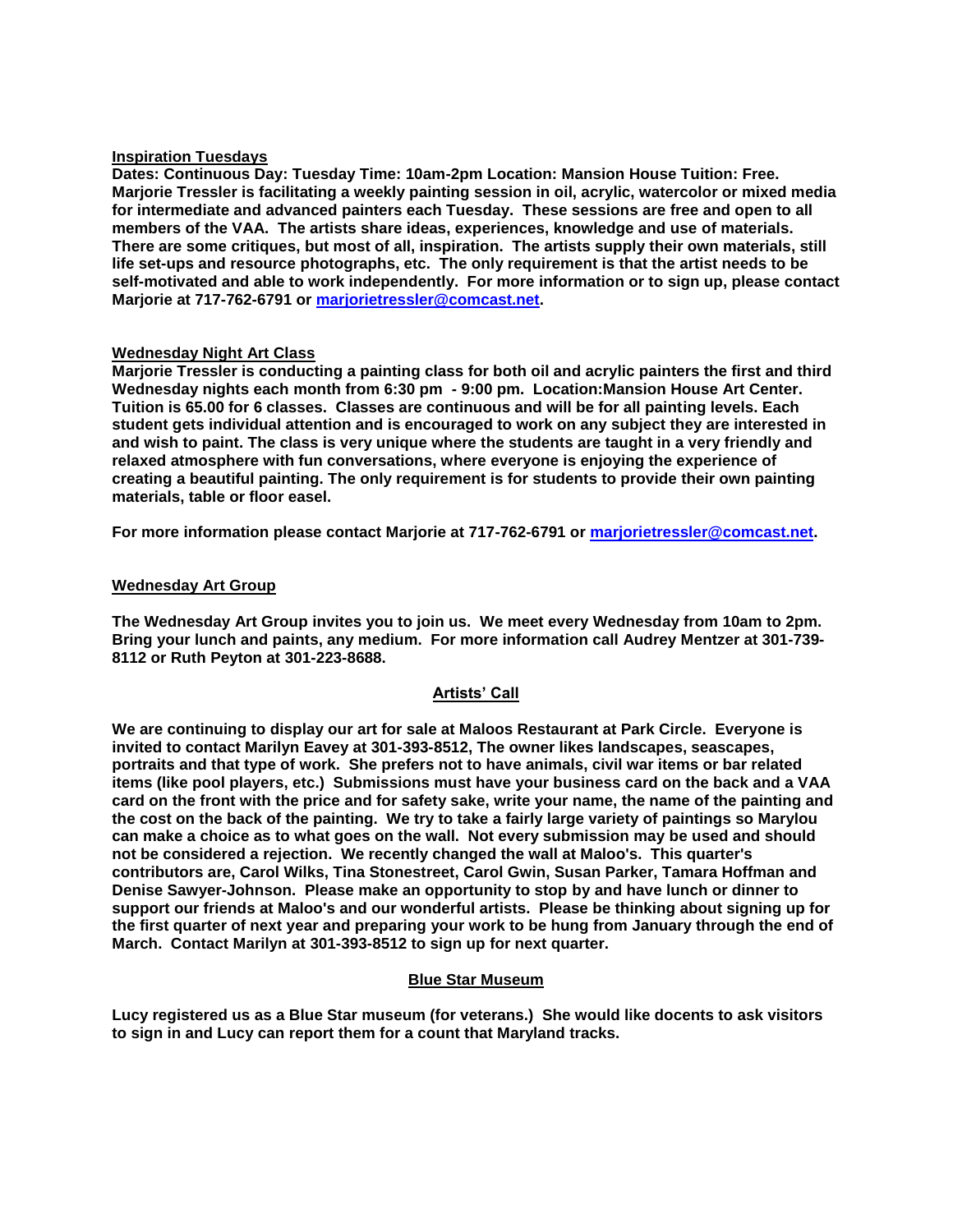### **MEMBERS OUTSIDE ACTIVITIES**

**The following section of this newsletter includes activities that our busy members are involved in besides the multitude of events in the Valley Art Association that occur at the Mansion House Gallery. We are so lucky to have such a talented group of artists! Please pay special attention to this section and hopefully you will be able to attend some of these events.**

## **Destination Arts, Waynesboro**

## **Wind Down Fridays**

**This is a news flash to our members for an opportunity to visit and maybe consider showing their work at Destination Arts in Waynesboro. Destination Arts continues with 5 permanent galleries and more in the works!!! "Gallery 50", the Arts Alliance's flagship gallery, has maintained a following featuring: Wind Down Fridays with music and Uncorked Inspiration Paint nights. Artists demo every Thursday with Marjorie Tressler and music every weekend at Gallery 50. Also, there are writers' and song writers' forums once a month. With over 80 artists and artisans represented in Gallery 50, it is joined by 42 West Arts, a co-op gallery with 17 artists; The Ceramic Center, a coop of potters; and Through the Lens and Beyond plus Gallery 20. Hours of operation are: Thursday 1-4pm, Friday 5-8pm, Saturday 12-6pm, and Sunday 1-4pm. For more information, contact Gallery 50 Curator, Marjorie Tressler at [marjorietressler@comcast.net.](mailto:marjorietressler@comcast.net)**

#### **The Artist Connection - Gallery 50 Next date Monday, Nov. 14, 2016 6:30-8:30**

**We will be meeting again as always on the second Monday. This time it is Nov. 14, 2016 at Gallery 50. All artists, artisans, musicians and authors are welcome. Please feel free to bring a friend and if desired bring a snack for the reception table. We are interested in hearing about your latest project and if you so desire please bring a sample along with you, As always we are hoping you could share ideas, information on shows, etc. so please bring any literature you may have, for the table provided. We will have easels for the art you care to share for the evening and if needed we will have tables available for any displays. We had a wonderful turnout last time and are looking forward to seeing you again.**

#### **Marjorie Tressler Gallery 50 Curator/Gallery Director. Oil and Acrylic Classes New Date**

**Marjorie Tressler's oil and acrylic Thursday morning class held in Gallery 50 now has a new day and time. The class will now be held on MONDAY AFTERNOONS FROM 1-4 PM. This new day and time is the only change. The class is for all levels of ability, covers both oil and acrylic mediums. The cost is the same, \$65 for 6 classes and continues throughout the year. The only requirement is for students to provide their own painting materials and table easels. We have floor easels available. This class is very unique where the students are taught in a very friendly and relaxed atmosphere with fun conversations, surrounded by the beautiful art in Gallery 50. For more information please contact Marjorie at 717-762-6791 or marjorietressler@comcast.net.** 

## **42 West Arts Gallery**

## **Oil Painting and Acrylic Classes**

**Donna Bingaman will be teaching oil painting and acrylic classes at 42 West Arts, located at 42 W. Main St. Waynesboro Pa. every Wednesday from 12 - 3pm. The cost is \$15 per class. Sign up for as many as you like or continue as long as you like. Art classes are continuous through the year. Easels, tables and chairs are available. Paint in a relaxed, fun, and casual atmosphere. All skill levels are welcome. Bring in a photo of your choosing. The class will focus on drawing, tonal values and color in your art work. Donna is a well known portrait, and oil painting artist. Individual attention is given to each student. For more information contact: Donna Bingaman 717- 762- 8394 or artsyfolks@embarqmail.com**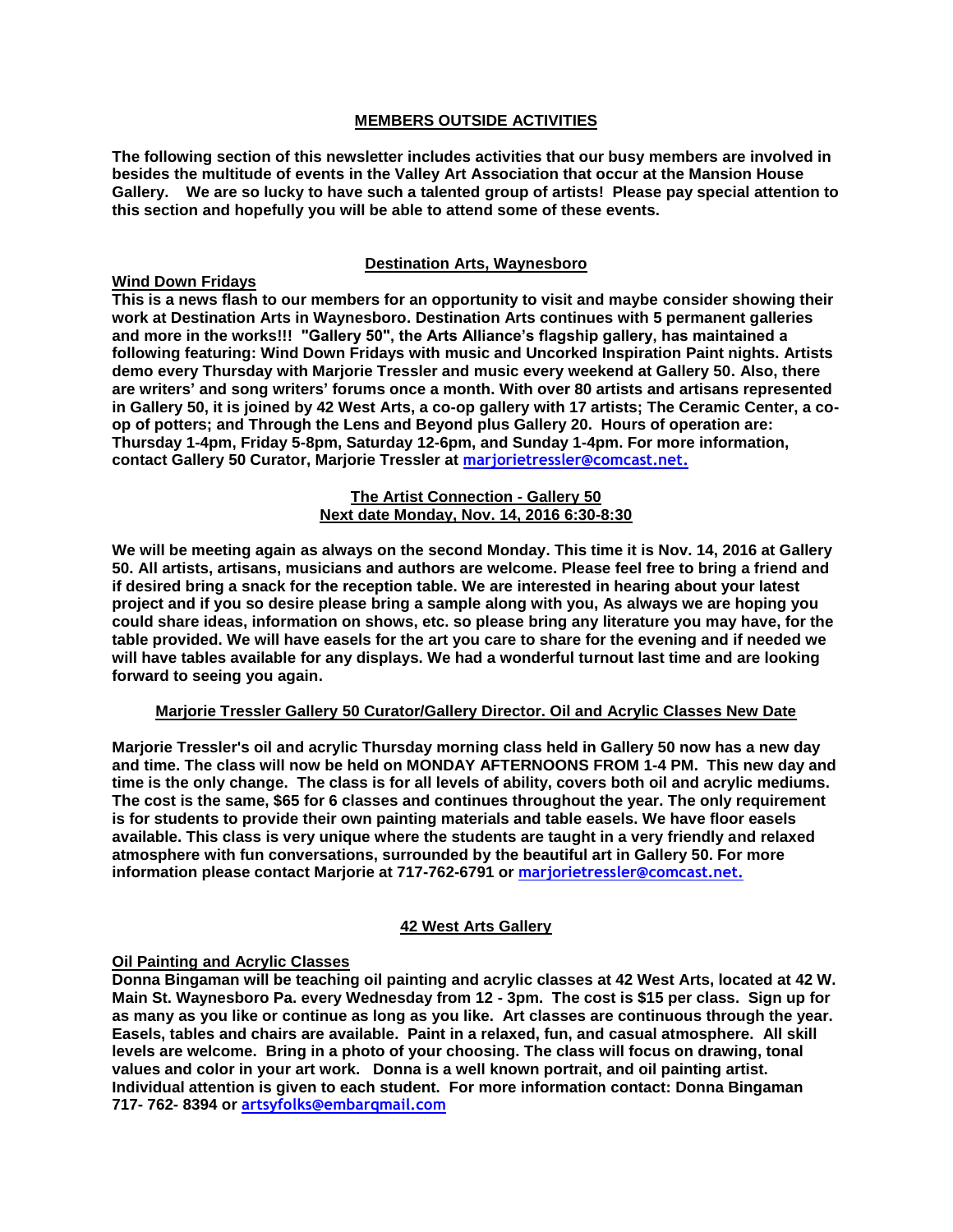#### **42 West Arts Gallery Accepting New Artists**

**Located on 42 West Main Street, Waynesboro,Pa. 42 West Gallery is now accepting 3D artists, sculptures, and fine art crafters to join our Art Gallery. To join, call Denny and Donna Bingaman 762-8394 or sign up at 42 West Arts. Free to the public every Saturday are many art demonstrations from the artists who are in the gallery and guest artists, oil or watercolor painting, pottery, gourd demos, weaving, sculpting. etc. Open on Wednesdays, Denny Bingaman will be giving free demonstrations. Oil painting classes are offered by Donna Bingaman in the easel room every Wednesday from 12 - 3. Our hours are Wednesday 12:00 to 3:00, Thursday 1 to 4, Friday 5 to 8, Sat. 1 to 6, and Sun. 1 to 4.**

**Also free to the public Patric Schlee offers a drum circle every first Sunday of the month to all who want to try their hand on the drum. Bring your own drum or play one of ours.**

**Music, Wine and Refreshments are offered every Friday night from 5:30 to 8:00.**

## **Angels of East Africa Gala Featuring the Machine Gun Preacher**

**Greencastle artist, Nicole Troup (www.artistportraits.biz) has organized the above art exhibit to be held as a RED CARPET EVENT on November 4, 2016 at the City Winery in NY. The event will feature celebrities and the artwork of former child soldiers and children orphaned by the war in South Sudan and surrounding areas. Nicole worked with the children in October 2014 to create paintings that tell their stories so that they can be auctioned off to support them. Tickets can be purchased on www.angelsofeastafricagala.splashthat.com.** 

**All donations will go towards food, schooling and sustainable programs that teach the children trades in order to prepare them for a better life when they are of age to leave the orphanage. \$35 supports a child for 1 month, \$70 supports a child for 2 months, \$105 supports a child for 3 months.**

#### **The Bettie Jane Cancer Foundation Fifth Annual Dinner and Silent Auction Gala**

**Date: November 12 Location: Dutch's Daughter Restaurant in Braddock Heights, MD. They are seeking donations for silent auction. Tickets for the dinner are \$55 per person. Contact 301-473-5354 or bj@bettiejanecancerfoundation.com for information.**

## **Artists Looking for Artists and Models for Wednesday Portrait Group**

**Hagerstown YMCA Wednesday Mornings 9:30am—12:30pm Contact: Donna Mason: 301-791-6719 or [donnamasonart@yahoo.com](mailto:donnamasonart@yahoo.com)**

**Tina Stonestreet announced that the Green Phoenix #2 Gallery in Annapolis is looking for mystical art, and she will put their cards by the door for anyone who is interested.**